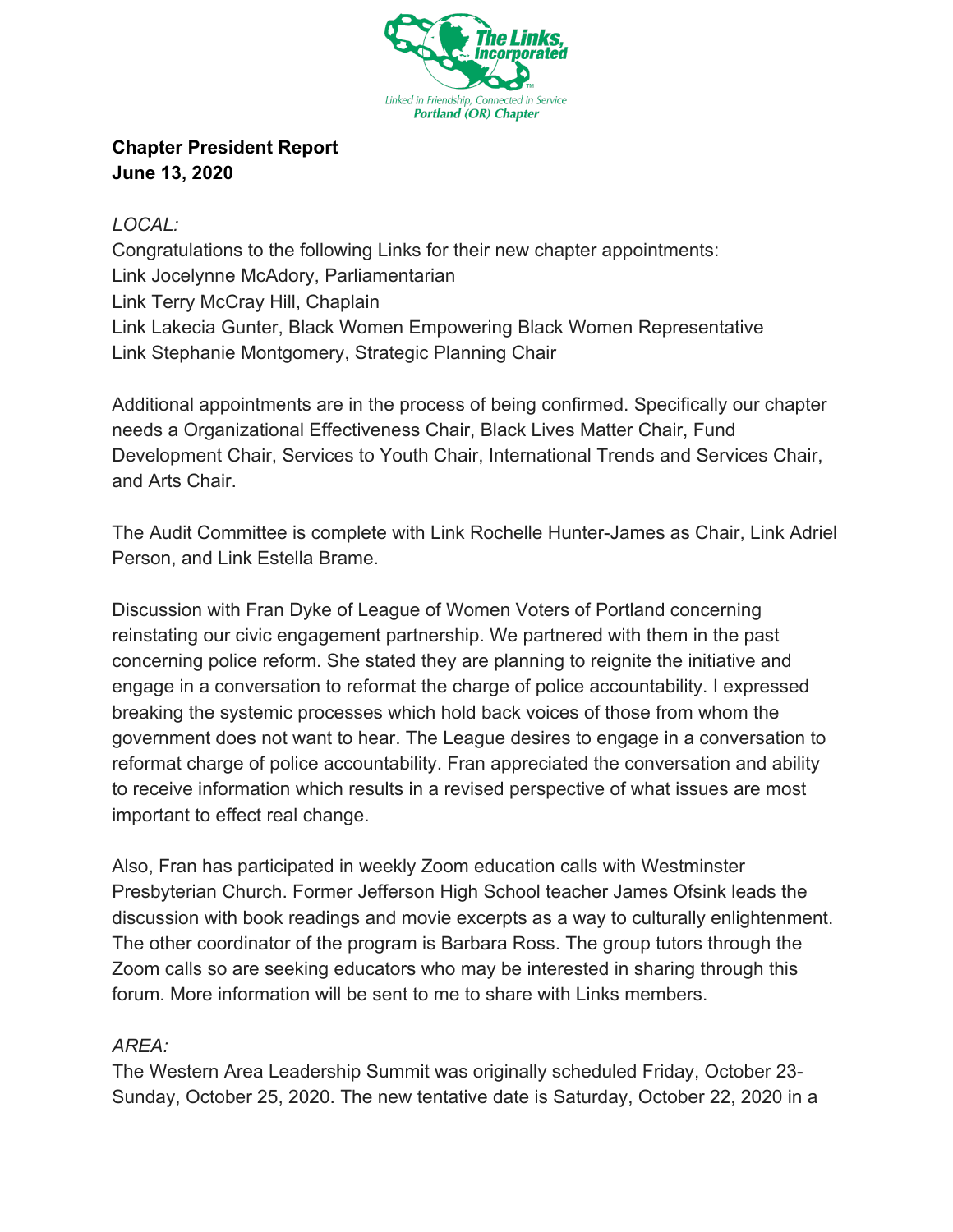

virtual environment to include 3-4 workshop sessions. There will not be any registration fee and open to all members. Registration will open in August 2020.

## *NATIONAL:*

48 hour service requirements will not be relaxed for the 2020-2021 program year because both in person and virtual program options are being provided. Many members already have many hours based on pivoting programming through this pandemic as well as our civil engagement and social justice work.

There were 800 history books sent to members of which 700 books have been returned due to insufficient addresses. The history books will soon be announced to be on sale.

Our new member induction will begin September 1, 2020. To ensure all our members and candidates are safe, a new ritual will be provided which will guide how we move forward. The hope is we will be able to move to an in person induction which includes a guideline of the number of people who can attend, if temperature checks, as well as ritualistic details. The trajectory of the virus will be monitored. If there is a spike in infections then the September 1, 2020 target date will be revised. We will continue to engage our candidates by inviting them to participate in the workshops presented during the 42nd National Assembly. The post assembly workshops will be available after June. Some of the workshops will be mandatory as part of their orientation process. After the workshops, debriefs should be done to ensure the candidates knowledge of the organization and programming is well digested. Money is still due 35 days before our scheduled induction.

Our 42nd National Assembly, we will have a community service project. It is the Mass Poor People's Assembly & Moral March on Washington, June 20, 2020 at 10:00 am EST. Our own Link Myrna Yvonne Williams will be honored during the Platinum member awards. Our Memorial service presentation will be June 19th at 7:00 am. The 2022 National Assembly will be announced during our 2020 Assembly. The deadline to register for the 42nd National Assembly is Monday, June 15, 2020. Please make the time to join in the virtual service project, plenary sessions, presentations and workshops. As of June 9, 2020, 4,006 members are registered.

At the National level, Executive Director, there are discussions to review and develop a plan on how the organization can protest the injustices according to the rules of the organization. There will be some direction disseminated soon. The Links have sent